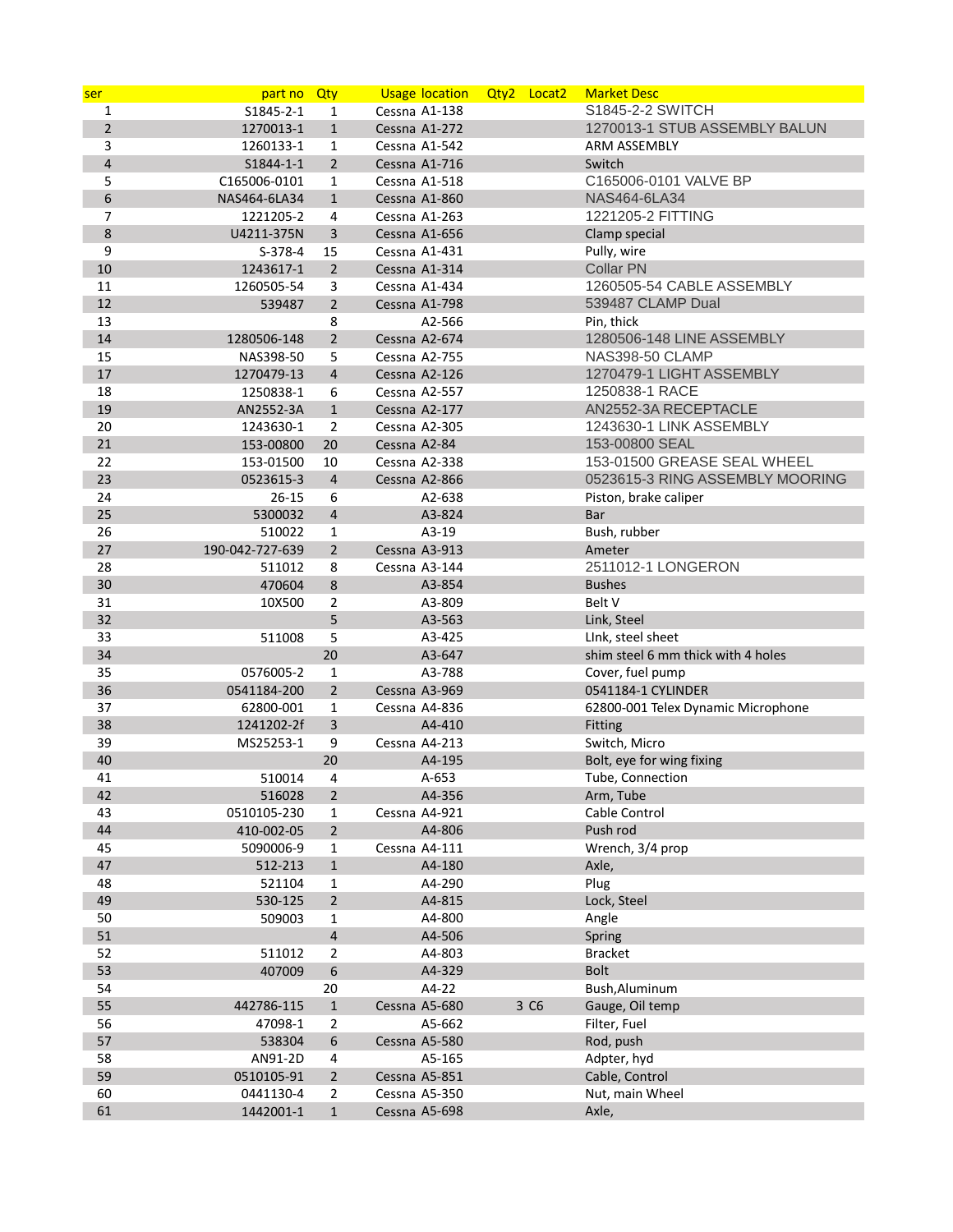| 62     |                  | 1              |                  | A5-189                  |          | Relay, electric                |
|--------|------------------|----------------|------------------|-------------------------|----------|--------------------------------|
| 63     |                  | 6              |                  | A5-249                  |          | <b>Ring steel</b>              |
| 64     | 8231             | 4              |                  | Cessna A5-249           |          | Bearing, race                  |
| 65     | SN413            | $\mathbf{1}$   |                  | A5-722                  |          | Axle, main                     |
| 66     | 629353           | 2              |                  | Cessna A5-153           |          | bush, rubber air valve support |
| 67     | 1243620-1        | $\overline{2}$ |                  | Cessna A5-302           |          | Bracket, nose wheel            |
| 68     | 1243800-203      | $\mathbf{1}$   | Cessna A5        |                         |          | Jack, nose wheel               |
| 69     |                  | 3              |                  | A5-773                  | 4 D4-368 | Valve, Air                     |
| 70     | 520012-1         | 5              |                  | A5-470                  |          | Heli coil                      |
| $71\,$ | 5686-A3          | 10             |                  | A5-344                  |          | Sheet metal, nut               |
| 72     | 354-4-676        | 4              |                  | A5-770                  |          | Stud                           |
| 73     | A2742            | $\overline{2}$ |                  | A5-25                   |          | Clamp                          |
| 74     | 311 117 021B     | 4              | Limbach A6       |                         |          | Cooler, oil, Sperber           |
| 75     | E103976          | $\overline{2}$ |                  | B1-758                  |          | Support                        |
| 76     | 0732100-7        | 4              |                  | Cessna B1-401           |          | Hinge                          |
| 77     | 541140           | $\overline{2}$ |                  | Cessna B1-884           |          | Cleveis                        |
| 78     | 1441013-1        |                |                  |                         |          |                                |
| 79     |                  | 2<br>10        |                  | Cessna B1-225<br>B1-582 |          | Scrapper<br>Ring Snap 20 mm    |
|        | 16621675         |                |                  |                         |          |                                |
| 80     | 162-27           | 3              |                  | Cessna B1-476           |          | Drum, half 190mm, male         |
| 81     | S1579            | $\overline{4}$ |                  | Cessna B1-320           |          | Relay, electric 12 V           |
| 82     | 2541144          | 4              |                  | B1-527                  |          | Rod, Piston                    |
| 84     | 6220-12-140-6788 | $\mathbf 1$    |                  | B1-129                  |          | Light, Nav Blue                |
| 83     | 6220-12-140-6790 | $\mathbf{1}$   |                  | B1-129                  |          | Light, Nav red                 |
| 85     | 1909305          | $\overline{4}$ | Cessna B1-99     |                         |          | Switch, starter, GM            |
| 86     | 2LA001625-003    | 2              |                  | B1-34                   |          | Lamp                           |
| 87     | 6F810344A        | $\overline{2}$ |                  | B1-533                  |          | Pully, Alternator              |
| 88     | 530-02505        | $\overline{2}$ |                  | B2-497                  |          | <b>Fixing link</b>             |
| 89     | 12102            | $\mathbf 1$    | Sportavia B2-515 |                         | 3 D4-485 | Prop hub, Sperber              |
| 90     | 404216           | 40             |                  | B2-422                  |          | Nut                            |
| 91     | 531169           | 12             |                  | B2-141                  |          | <b>Nut</b>                     |
| 92     | 1260449-1        | 4              |                  | Cessna B2-443           |          | Spring, Elevator down          |
| 93     | 4587             | $\mathbf{1}$   |                  | Cessna B2-575           |          | Light, Taxi                    |
| 94     | 51052-1          | 6              |                  | B2-183                  |          | Pully, Plastic                 |
| 95     | S1483-2          | $\mathbf{1}$   |                  | Cessna B2-782           |          | Handle, Window set             |
| 96     | 202021           | $\mathbf{1}$   |                  | B2-575                  |          | Compass, Air Path              |
| 97     | 0743614-1        | $\overline{4}$ |                  | B2-323                  |          | Plug                           |
| 98     | C294501-0103     | 8              |                  | Cessna B2-137           |          | Filter Air Small               |
| 99     | 1260505-13       | 3              | Cessna B2-82     |                         |          | Cable, Control                 |
| 100    | A1280-3          | 10             |                  | Cessna B3-198           |          | Lens, Lamp Blue Beacon         |
| 101    | 1243808-1        | $\overline{2}$ | Cessna B3-51     |                         |          | Pin                            |
| 102    | 1250860-78       | 1              |                  | Cessna B3-389           |          | Flange                         |
| 104    | 1241205-1        | 4              |                  | Cessna B3-415           |          | <b>Bush</b>                    |
| 105    | 8125             | $\mathbf{1}$   |                  | B3-46                   |          | Bearing, Taper inner           |
| 106    | AN8-21A          | 19             |                  | Cessna B3-641           |          | <b>Bolt</b>                    |
| 107    | 1250874-1        | 4              |                  | Cessna B3-692           |          | Bracket, Cowl flap LH          |
| 108    | 638161           | $\overline{4}$ | Cessna B3-16     |                         |          | Prop gasket, continental       |
| 109    | 1250860-73       | 1              |                  | Cessna B3-308           |          | Tube, Exhaust                  |
| 110    |                  | $\mathbf 1$    |                  | B3-842                  |          | Lock, door Cessna              |
| 111    | 161-30           | $\mathbf{1}$   | Cessna B3-       |                         |          | Drum, 190mm, Full              |
| 112    | 36-239           | $\overline{2}$ |                  | B4-563                  |          | Disk Brake 190 mm              |
| 113    | S394             | 16             |                  | Cessna B3-437           |          | Pully, cable control           |
| 114    | NAS398-66        | 3              |                  | Cessna B4-293           |          | Clamp, Serrated                |
| 115    | 513022           | 10             |                  | B4-220                  |          | Angle                          |
| 116    | 512036           | 5              |                  | B4-705                  |          | Stiffener                      |
| 117    | LM67010          | $\overline{2}$ | Dimona B4-887    |                         |          | Bearing, Wheel                 |
| 118    | 162-284          | $\mathbf{1}$   | Dimona B4-596    |                         |          | Drum full 160 mm               |
| 119    | 635158-1000      | 3              | Dimona B4-292    |                         |          | Shelf life 96 month            |
| 120    | 630591           | 12             |                  | Cessna B4-475           |          | Seat Valve                     |
| 121    | $36 - 5 - L$     | 12             |                  | B4-488                  |          | Clamp with bolt                |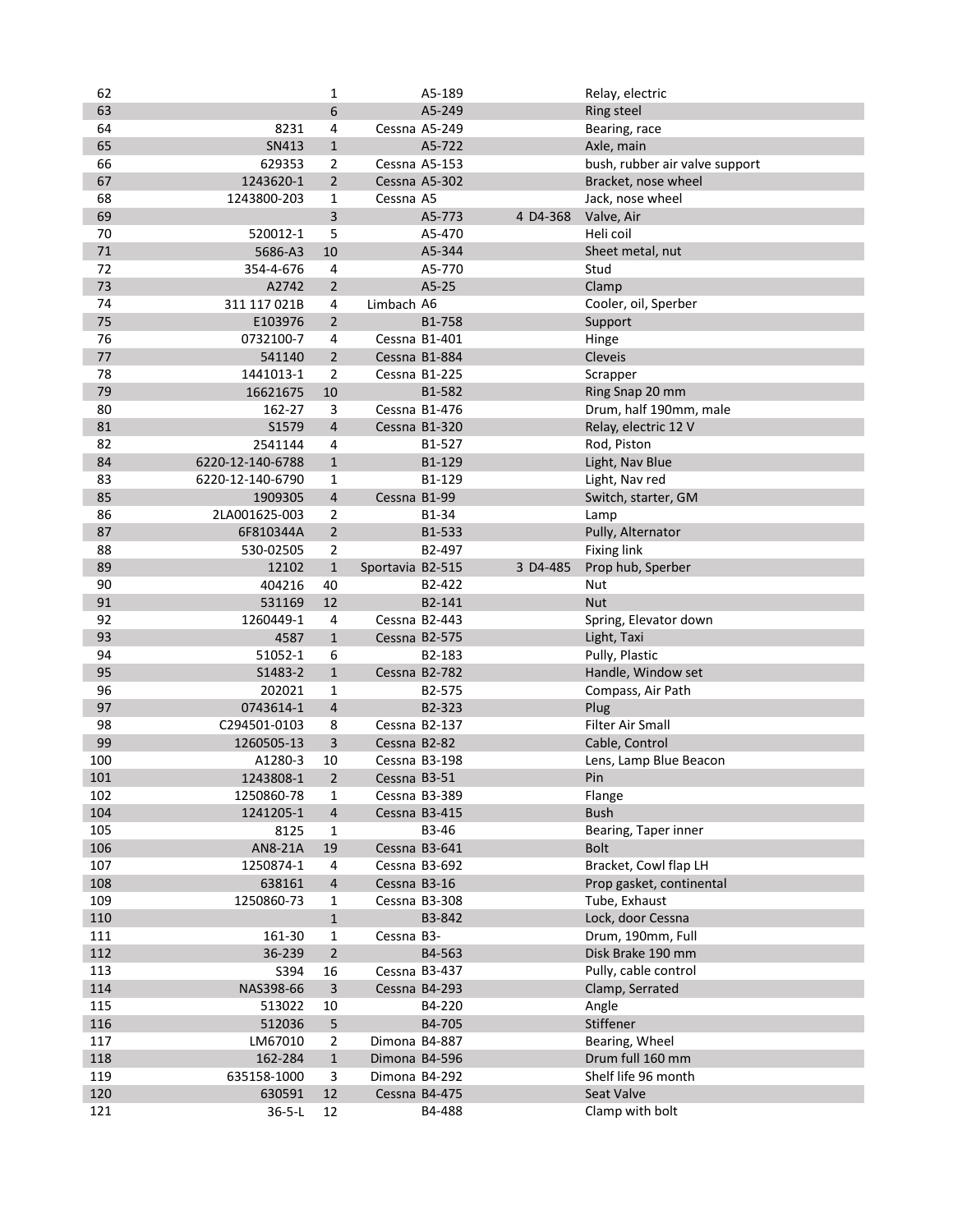| 123        | 0510105-93     | $\overline{2}$          |               | Cessna B5-452  |          | Cable, Control                         |   |
|------------|----------------|-------------------------|---------------|----------------|----------|----------------------------------------|---|
| 124        | 25 240XPI6     | 5                       |               | Cessna B5-234  |          | Holder, lamp dash                      |   |
| 125        | MS25237-330    | 0                       | Cessna B5     |                |          | Lamp                                   |   |
| 126        | 1013341A       | 2                       |               | B5-524         |          | Silicone rectifier Base                |   |
| 127        | 0711037-4      | 3                       |               | Cessna B5-764  |          | Hinge HALF, rh                         |   |
| 128        | 0523036-1      | 15                      |               | Cessna B5-617  |          | Bush, Rib assembly                     |   |
| 129        | 126612-2       | $\overline{7}$          |               | B5-590         |          | Control                                |   |
| 130        | C17312-3       | 7                       |               | B5-257         |          | Lamp, 12V-100 watt                     |   |
| 131        | S1810-800      | 6                       |               | Cessna B5-569  |          | Shelf life 96 month                    |   |
| 133        | S1880-3        | 4                       |               | Cessna B5-428  |          | Resistor, 2 OHM                        |   |
| 134        | MS25253-1      | 3                       |               | B5-317         |          | Switch, Micro                          |   |
| 135        | 1260505-2      | 4                       |               | Cessna B5-461  |          | Cable, Control                         |   |
| 136        | 629354         | $\overline{2}$          |               | Cessna B5-491  |          | Sleeve                                 |   |
| 137        | 1260505-60     | 1                       |               | Cessna B5-683  |          | Cable, Control                         |   |
| 138        | 534938         | $\overline{4}$          |               | Cessna B5-207  |          | shelf life 60 month                    |   |
| 140        | C5AF10351A     | 4                       |               | Cessna B5-150  |          | Brush holder                           |   |
| 141        | 4030           | $\mathbf{1}$            | Cessna E3     |                |          | Magneto                                |   |
| 142        | 4330           | $\overline{2}$          | Cessna E3     |                |          | Magneto                                |   |
| 143        | <b>PF30</b>    | 12                      | Cessna E3     |                |          | Filter, Oil                            |   |
|            |                |                         |               |                |          | Auto Pilot                             |   |
| 144<br>145 | Navo Matic-300 | $\mathbf 1$             | Cessna C5     | C <sub>5</sub> |          |                                        |   |
|            | CA-512A        | $\mathbf{1}$            |               |                |          | Omni Coupler                           |   |
| 146        | 635645         | $\mathbf{1}$            | Cessna G5     |                |          | Tube, Balance                          |   |
| 147        | 4509           | $\overline{4}$          | Cessna G4     |                | 1 D1-216 | Lamp                                   |   |
| 148        | 5210011        | 57                      |               | G <sub>1</sub> |          | Bearing, Cranck Shaft, CE13028 G BB    |   |
| 149        | <b>DN1458</b>  | 4                       |               | G <sub>1</sub> |          | Air speed Indicator                    |   |
| 150        |                | 5                       |               | G <sub>1</sub> |          | Turn and bank indicator                |   |
| 151        | 635448         | $\overline{\mathbf{4}}$ | Cessna G2     |                |          | Jug, Continental, complete with Valves |   |
| 152        | 639272         | 5                       | Cessna G3     |                |          | Cylinder                               |   |
| 153        | C4644          | $\overline{2}$          | Cessna G4     |                |          | Cylinder                               |   |
| 154        | B4643-081276   | 4                       |               | G <sub>4</sub> |          | Support                                |   |
| 155        | 632585         | 15                      | Cessna F1     |                |          | Piston, engine 133 mm                  |   |
| 156        | C4451          | 20                      | Cessna F1     |                |          | Ferrule                                |   |
| 157        |                | 5                       |               | F <sub>2</sub> |          | Chassis                                |   |
| 158        | $S-864-1$      | 5                       |               | F <sub>2</sub> |          | Plate                                  |   |
| 159        | S-1810-10-00   | $\mathbf{1}$            |               | F <sub>2</sub> |          | Hose, Brake                            |   |
| 160        | S1497-6        | 2                       | Cessna F2     |                |          | Nozzle, fuel                           |   |
| 161        | S1517-4        | $\mathbf{1}$            | Cessna F2     |                |          | Cable, Control, fuel strainer drain    |   |
| 162        | S1135-1        | 10                      | Cessna F2     |                |          | Elbow, small                           |   |
| 163        | C291504-0101   | $\overline{2}$          | Cessna c      |                | 1 C5-665 | Pump, electric auxilary                |   |
| 164        | TM639272       | 0                       |               |                |          |                                        | 0 |
| 165        | C6FF10335D     | $\mathbf{1}$            | Cessna F2     |                |          | Rotor                                  |   |
| 166        |                | 8                       |               | F <sub>2</sub> |          | Switch, micro                          |   |
| 167        | 539988         | 16                      |               | Cessna F2-500  |          | Valve, In                              |   |
| 168        | 36420          | $\mathbf{1}$            |               | F2-812         |          | antena loop L324A                      |   |
| 169        | C611005-0101   | $\mathbf 1$             |               | Cessna F2-812  |          | control, unit-alternator               |   |
| 170        | 631647         | 1                       | Dimona F2     |                |          | Oring                                  |   |
| 171        | 500X10         | 6                       |               | F2             |          | Belt 500X10                            |   |
| 172        | A1280-3        | 6                       | Cessna F2-881 |                |          | Lens Red                               |   |
| 173        | 0513039-7      | $\mathbf 1$             | Cessna F2     |                |          | lighter plug                           |   |
| 174        | 630046         | 9                       | Cessna F2     |                |          | Pin, piston                            |   |
| 175        | 0422358-4      | $\overline{\mathbf{4}}$ | Cessna F2     |                |          | cable, control                         |   |
| 176        | 2958RR         | 10                      |               | F <sub>2</sub> |          | <b>NUT</b>                             |   |
| 177        | D3496          | 3                       | Cessna F3     |                |          | <b>Blade piston</b>                    |   |
| 178        | 1243623-1      | $\overline{2}$          | Cessna F3     |                |          | Under carriage yoke                    |   |
| 179        | A1633-38       | $\sqrt{4}$              | Cessna F3     |                |          | o ring 4 packs of 5 each               |   |
| 180        | A3556          | 3                       | Cessna F3     |                |          | Spacer                                 |   |
| 181        |                | $10\,$                  |               | F <sub>3</sub> |          | Pipe, short                            |   |
| 182        |                | 1                       |               | F <sub>3</sub> |          | Pump, fuel, mechanical                 |   |
| 183        | 164-36         | $\overline{2}$          |               | F <sub>3</sub> |          | Disc brake 164-36                      |   |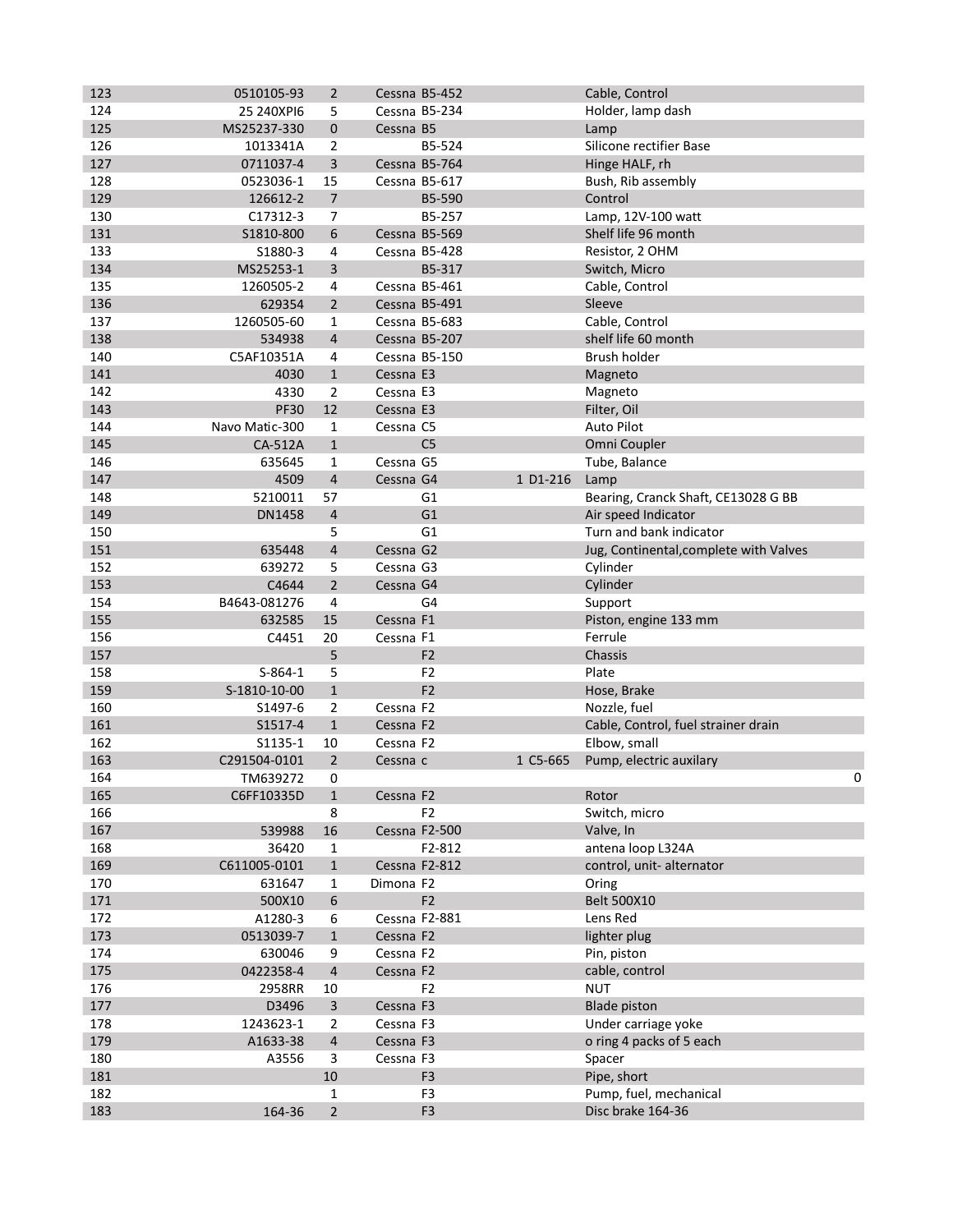| 184        | C165006-0101        | 1                       | Cessna F3               |                        | miss                             |
|------------|---------------------|-------------------------|-------------------------|------------------------|----------------------------------|
| 185        | A7512-12            | $\overline{2}$          | Cessna F4               |                        | Lamp                             |
| 186        | C165004-0501        | 2                       | Cessna F4               |                        | Controler, fuel                  |
| 187        | 0721105-15          | $\mathbf{1}$            | Cessna F4               |                        | Pitot, tube                      |
| 188        | 635720              | 11                      | Cessna F4               |                        | Valve, Exhaust                   |
| 189        | C165006-0101        | $\mathbf{1}$            | Cessna F4               |                        | Valve, waste gate remanufactured |
| 190        | 1260074-1           | 2                       | Cessna F4               |                        | Actuator                         |
| 191        | 1250913             | $\overline{2}$          | Cessna F4               |                        | Adapter, Fuel                    |
| 192        | 1243600-1           | 1                       | Cessna F4               |                        | Link, Nose gear                  |
| 193        | 79-2250             | $\mathbf{1}$            | Sportavia F4            |                        | Starter, sperber                 |
| 194        | S1360-60            | 2                       | Cessna F4-629           |                        | Circuit breaker 60A              |
| 195        | S1360-20            | $\overline{2}$          | Cessna F4-629           |                        | Circuit breaker 20A              |
| 196        | S1090-9             | 2                       | Cessna F4-629           |                        | Body, fuse                       |
| 197        | S1360-15            | $\overline{2}$          | Cessna F4-629           |                        | Circuit breaker 15A              |
| 198        | 995780              | 1                       |                         | F <sub>4</sub>         | kit, gasket                      |
| 199        | 0510105-94          | $\mathbf{1}$            | Cessna F4               |                        | control, cable                   |
| 200        | 1260505-55          | 1                       | Cessna F4               |                        | control, cable                   |
| 201        | 639577A3            | 56                      | Cessna F4               |                        | Ring, Piston set                 |
| 202        |                     | 2                       |                         | Rotax E1-392           |                                  |
| 203        | Bing54              | $\mathbf{1}$            |                         | E1-392                 | Carburator, Bing                 |
| 204        |                     | $\overline{2}$          | Valentine E1            |                        | pully                            |
|            | cd150-3             |                         |                         |                        | carburator, Solex -1<br>Pin      |
| 205        | 1200017-2           | 20                      | Cessna E1               |                        |                                  |
| 206        |                     | 4                       |                         | E1-743                 | T- connection threded            |
| 207        | 0760619-1           | $\overline{2}$          |                         | Cessna E1-748          | Hinge                            |
| 208        | 4t-320-28X          | 1                       |                         | E1-748                 | Bearing, Wheel                   |
| 209        |                     | 4                       | Sportavia E2-254        |                        | Fuel, shut off sperber           |
| 210        | S11150-1300         | 5                       |                         | E2-990                 | Raft, life                       |
| 211        | DORF10300J          | $\mathbf{1}$            |                         | E <sub>2</sub>         | Alternator, ford                 |
| 212        | 511047              | 6                       |                         | E2-311                 | Lever                            |
| 213        | S1497-6             | $\overline{2}$          |                         | Cessna E2-737          | nozzle, fuel                     |
| 214        | 1250858             | 6                       |                         | Cessna E2-458          | Elbow                            |
| 215        | 760616-1            | 5                       |                         | E2-37                  | base, flter sperber              |
| 216        | 0756005-2           | 1                       |                         | E2-123                 | Strip                            |
| 217<br>218 | S1813-2             | $\mathbf{1}$            |                         | Cessna E2-114<br>E2-49 | Relay, 12V                       |
| 219        | 405-011             | 5<br>$1\,$              |                         | Cessna E2-737          | bush lever<br>Adapter, tube      |
| 220        | 1280815-1           | $\overline{2}$          |                         |                        |                                  |
| 221        | cd150c<br>AN356-820 | 12                      | Limbach E3<br>Cessna E3 |                        | Carburator, taifun<br><b>Nut</b> |
| 222        | 1250860-100         | 2                       | Cessna E3               |                        | Pipe, Exhaust                    |
| 223        | 1250860-12          | $\mathbf{1}$            | Cessna E3               |                        | Pipe, Exhaust                    |
| 224        | B3478               | 4                       | Cessna E3               |                        | <b>Ring Snap</b>                 |
| 225        | S1964-4             | $\overline{2}$          | Cessna E3               |                        | Cock drain                       |
| 226        | AE7013108H0240      | $\mathbf{1}$            |                         | E3                     | Hose                             |
| 227        | 0717010-21          | $\overline{4}$          | Cessna G3               |                        | Jamb Door                        |
| 228        | 512017              | $\overline{2}$          | Sportavia E3            |                        | Lever gear, sperber              |
| 229        | 512-225             | $\overline{\mathbf{4}}$ |                         | E3-969                 | Disk Brake 180 mm                |
| 230        | SPO-22              | 1                       |                         | E <sub>3</sub>         | Audio panel sigtronic            |
| 231        | 40-76A              | $\mathbf 1$             | Cessna E3               |                        | drum, rim complete 6X6           |
| 232        | 0722100-4           | 1                       | Cessna E3               |                        | Cover, light wing                |
| 233        | S1880-6             | 5                       | Cessna E4               |                        | rehostat                         |
| 234        | S1282-4             | 2                       | Cessna E4               |                        | spring                           |
| 235        | 38422-0014          | $\mathbf 1$             |                         | E4                     | cable                            |
| 236        | 35967               | 6                       | Cessna E4               |                        | Seat Valve                       |
| 237        |                     | $\overline{2}$          |                         | E4                     | Clamp                            |
| 238        | 626348              | 6                       | Cessna E4               |                        | Valve, Exhaust                   |
| 239        | 867484              | $\mathbf 1$             | Rotax E4                |                        | Bush, carb dimona                |
| 240        |                     | 1                       |                         | E4                     | distributer fuel Japan           |
| 241        | GE4522              | $\overline{2}$          | Cessna E4               |                        | Light, Landidng                  |
| 242        | C6FF10368b          | 3                       |                         | E4-949                 | COIL                             |
|            |                     |                         |                         |                        |                                  |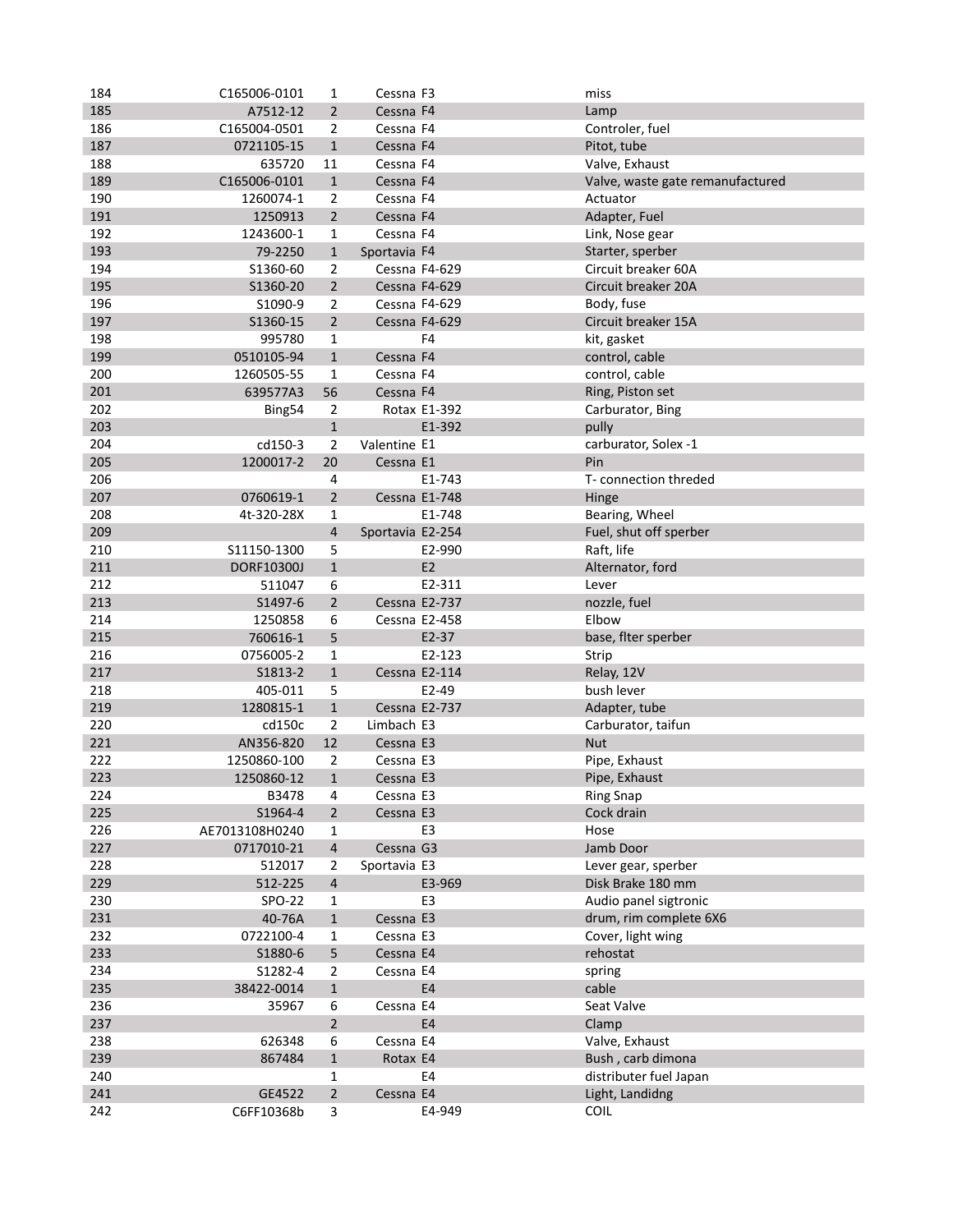| 243 | MZ0020-031AV   | 3              |                | Cessna E4-646  |          | Resistor, 2 OHM             |
|-----|----------------|----------------|----------------|----------------|----------|-----------------------------|
| 244 | xpz750         | 1              |                | E4-863         |          | belt xpz760                 |
| 245 | MS24694S48 100 |                | Cessna E4-521  |                |          | <b>Bolts</b>                |
| 246 | AN4-20-A       | 10             |                | E4-410         |          | <b>Bolts</b>                |
| 247 | 5378-3L        | $\overline{4}$ |                | E4-701         |          | Pully                       |
| 248 | 13889          | $\mathbf 1$    | Cessna E4-365  |                |          | <b>Bearing</b>              |
| 249 | MRC63TB4800    | 9              |                | E4             |          | Bush prop                   |
| 250 | 1260505-58     | 4              |                | Cessna E4-264  |          | Cabe control                |
| 251 | 1260078-8      | 4              | Cessna E4-581  |                |          | Cabe control                |
| 252 | 161-31         | 1              | Cessna E5-548  |                |          | half drum                   |
| 253 | 310 274/9/27   | 3              |                | E5-548         | 2 C2-395 | Temp, gauge VDO             |
| 254 | S1860-10       | 1              |                | E5-69          |          | Circuit breaker 10 A        |
| 255 | 515033         | 6              |                | E5-243         |          | Lackor oil diamond          |
| 256 | 1260505-29     | 4              |                | Cessna E5-623  |          | cable, control              |
| 257 | 4330           | $\mathbf{1}$   |                | E5-219         |          | Magneto                     |
| 258 | 1260505-45     | 3              |                | Cessna E5-222  |          | cable control               |
| 259 | 502069-401     | $\overline{2}$ |                | $E5-12$        |          | belt, seat                  |
| 260 | 1260505-46     | 4              | Cessna E5-347  |                |          | Control-cable               |
| 261 | 0711121-3      | 20             | Cessna E5-78   |                |          | weld ass                    |
| 262 | AN900-14       | $\overline{2}$ |                | E5-566         |          | Pully aluminum              |
| 263 | W106A          | $\mathbf{1}$   |                | Cessna E5-160  |          | Wire copper                 |
| 264 | MS24665-134    | 100            | Cessna E5-605  |                |          | pin, cotter                 |
| 265 | w84A           | 9              | Limbach E5-791 |                |          | Spark plug Taifun           |
| 266 | 75-05301       | 4              | Cessna E5-75   |                |          | Base metal dynamo           |
| 267 | 1260505-78     | $\overline{2}$ | Cessna E5-848  |                |          | Cable control               |
| 268 |                | 1              |                | E6             |          | Prop sperber                |
| 269 | <b>SNC610</b>  | $\mathbf{1}$   |                | E <sub>6</sub> |          | Hose                        |
| 271 | 1250846-1      | $\mathbf{1}$   | Cessna C6      |                |          | Air filter                  |
| 272 | S1894-3        | 26             |                | Cessna C6-668  |          | Lamp Dash                   |
| 273 | 16-4042        | 1              | Cessna C6      |                |          | Switch micro                |
| 274 | 634065         | 23             |                | C6-482         |          | Valve check                 |
| 275 | MS20392-2C85   | 5              |                | Cessna C6-749  |          | pin                         |
| 276 | 1777           | $\overline{2}$ |                | Cessna C6-275  |          | <b>Bulb</b>                 |
| 277 | NAS464P5A78    | 2              |                | Cessna C6-371  |          | <b>Bolt</b>                 |
| 278 | 1260505-77     | $\overline{2}$ |                | Cessna C6-635  |          | Cable control               |
| 279 | 0543047-1      | 10             | Cessna C6-28   |                |          | Spacer                      |
| 280 | AN924-3D       | 5              |                | Cessna C6-719  |          | Nut blue                    |
| 281 | 512036         | 2              |                | Cessna C6-380  |          | Stiffener                   |
| 282 | 0711037-11     | 64             |                | Cessna C5-237  |          | Hinge                       |
| 283 | 537296         | 6              | Cessna C5      |                |          | Tube push rod               |
| 284 | A1937 120      |                |                | Cessna C5-977  |          | Spacer                      |
| 285 | A1638-9        | 12             |                | Cessna C5-584  |          | Washer copper               |
| 286 |                | 3              |                | C <sub>5</sub> |          | Axle with 6201 bearing      |
| 287 | 512024         | $\mathbf{1}$   |                | Cessna C5-671  |          | Tube axle                   |
| 288 | C954501-0203   | $\mathbf 1$    | Cessna C4      |                |          | Flasher strobes             |
| 289 |                | 2              |                | C <sub>4</sub> |          | Rehostat 75 Ohm and 202 Oum |
| 290 | S1711-1        | $\mathbf 1$    | Cessna C4      |                |          | Switch oil pressure         |
| 291 | <b>SNC12</b>   | 16             |                | C <sub>4</sub> |          | Spring                      |
| 292 |                | $\mathbf{1}$   |                | C <sub>4</sub> |          | Audio Panel- Flight com     |
| 293 | Navomatic 400  |                | Cessna C4      |                |          |                             |
|     |                | 1              |                |                |          | Auto Pilot                  |
| 294 | 34236          | 4              |                | C <sub>4</sub> |          | <b>Bracket</b>              |
| 295 | 1250860-109    | 2              | Cessna C4      |                |          | Pipe Exhaust                |
| 296 | 1250860-105    | $\mathbf{1}$   | Cessna C4      |                |          | Pipe Exhaust                |
| 297 | 637781         | 24             | Cessna C4      |                |          | Valve, Exhaust              |
| 298 | 5090006-5      | $\mathbf{1}$   |                | Cessna C4-108  |          | Wrench                      |
| 299 | 0741046-14     | 4              |                | Cessna C3-359  |          | Scraper                     |
| 300 | 1241218-1      | $\mathbf{1}$   |                | Cessna C3-779  |          | Pad assembly                |
| 301 | 813150-59      | 1              |                | C3-620         |          | Handle, brake               |
| 302 | 538600-1       | $\overline{4}$ |                | Cessna C3-362  |          | Washer copper               |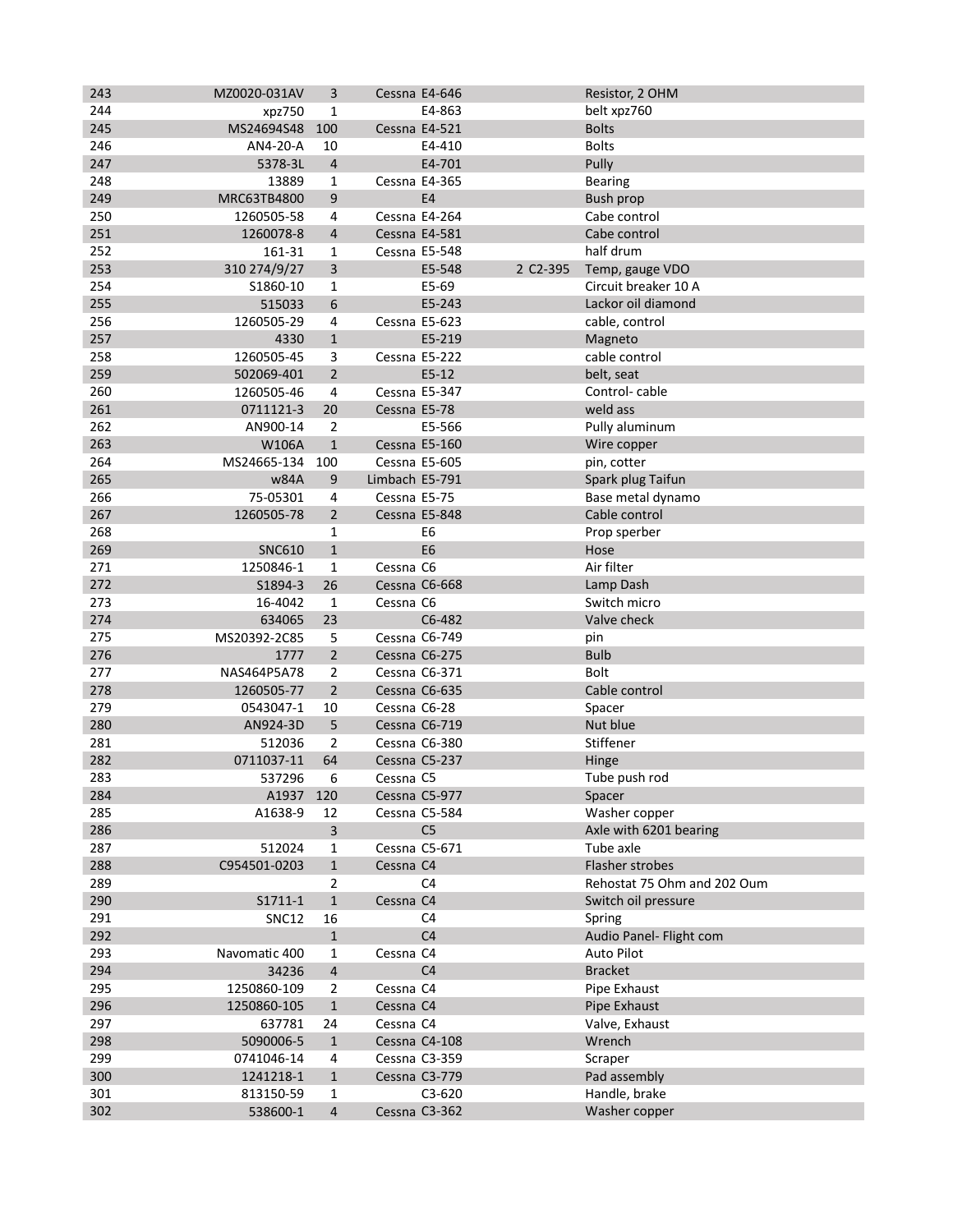| 303 | NAS398-42                  | 10                      | Cessna C3-752    |               | Clamp serrated A3122-4211         |
|-----|----------------------------|-------------------------|------------------|---------------|-----------------------------------|
| 304 | S1810-10-00                | $\overline{2}$          | Cessna C3-818    |               | Hose Brake                        |
| 305 | 21044-N6                   | 3                       |                  | C3-905        | Plate, valve                      |
| 306 | A1633-12                   | $\mathbf{1}$            | Cessna C3-147    |               | Expired                           |
| 307 | C6FF10335A                 | $\overline{2}$          | Cessna C3-418    |               | Rotor                             |
| 308 | XoX9A45-117-317/12400N     | 24                      | Valentine C3-40  |               | Shock absorber taifun, to d store |
| 309 | 17-06-008                  | 10                      |                  | $C2-135$      | Gears Oil pump                    |
| 310 |                            | $\overline{\mathbf{4}}$ |                  | C2-878        | Pads brake, to dimona             |
| 311 | 507002                     | $\overline{2}$          |                  | C2-593        | Angle                             |
| 312 | 1260505-30                 | $\overline{2}$          | Cessna C2-893    |               | Cable control                     |
| 313 | 41001                      | 2                       |                  | $C2 - 335$    | Handle, Brke                      |
| 314 | 530056                     | $\overline{2}$          |                  | C2-539        | <b>Bearer</b>                     |
| 315 |                            | 5                       |                  | $C2 - 695$    | Metal strip holes                 |
| 316 | 512213                     | 3                       |                  | $C1-578$      | Axle wheel                        |
| 318 | 1260505-75                 | 2                       | Cessna C1-446    |               | Cable, control                    |
| 319 | 13889                      | $\sqrt{4}$              | Cessna C1-156    |               | Bearing F07204 Timken             |
| 320 | 510-016                    | 2                       |                  | $C1-48$       | Lackor                            |
| 321 | 0711037-497                | $\mathbf{1}$            | Cessna C1-87     |               | Hinge                             |
| 322 |                            | 3                       |                  | $C1 - 731$    | Bearing, plain 10 pcs kit         |
| 323 | 519010                     | $\sqrt{4}$              |                  | $C1-632$      | Arm, tube                         |
| 325 |                            | 6                       |                  | $C1 - 734$    | Oil dip stick taifun              |
| 326 | 164-015A                   | $\mathbf{1}$            | Cessna C1        |               | Disk Brake                        |
| 327 |                            |                         | Cessna D6-595    |               | Tool SNC601                       |
| 328 | 509002-1<br><b>AN8-27A</b> | 2<br>3                  |                  | Cessna D6-296 | <b>Bolt</b>                       |
| 329 | 275008-1                   | 5                       |                  | D6-656        | Cover Fuel pump                   |
| 330 | 530043                     | $\boldsymbol{6}$        |                  | D6-776        | Bearer                            |
| 331 | 530041                     | $\overline{7}$          |                  | D6-686        |                                   |
| 332 | <b>SNC354</b>              | 5                       |                  | D6-890        | Bracket, angle<br><b>Bolt</b>     |
| 334 |                            | 4                       |                  | D5-210        | Brake pads                        |
| 335 | A7-07-006                  | 58                      |                  | D5-845        | Nut copper                        |
| 336 | 407025                     | 3                       |                  | D5-611        | Tube pressure                     |
| 337 | 320/28X                    | 5                       |                  | D5-281        | <b>Bearing sloped FAG</b>         |
| 338 |                            | 3                       |                  | D5-644        | <b>Bushes suspension</b>          |
| 339 | An123866                   | 15                      |                  | Cessna D5-839 | Oring                             |
| 340 | 409005                     | 5                       |                  | D5-554        | Bush                              |
| 341 | 628488                     | 5                       |                  | Cessna D5-449 | Tappet                            |
| 342 | <b>SNC11</b>               | 30                      |                  | D5-120        | Spring valve                      |
| 343 | 1213001-15                 | $\sqrt{4}$              |                  | Cessna D5-159 | Tab                               |
| 344 |                            | 2                       |                  | D5-192        | Pully plastic red                 |
| 345 |                            | 2                       |                  | D5-494        | Rubber base                       |
| 346 | 512-205                    | 8                       |                  | D5-105        | Arm, tube                         |
| 347 | 511-046                    | $\overline{4}$          |                  | D5-830        | Arm, tube                         |
| 348 | 512034                     | 5                       |                  | D5-917        | Axle tube Nose wheel              |
| 349 | PN4325                     | $11\,$                  | Sportavia D5-587 |               | Pump fuel Sperber                 |
| 350 | 530026                     | 4                       | Sportavia D5-689 |               | Arm Sperber                       |
| 351 | 0510105-91                 | 6                       |                  | Cessna D4-204 | Cable control                     |
| 352 | 1260505-96                 | 6                       |                  | Cessna D4-857 | Cable control                     |
| 353 |                            | $\sqrt{4}$              |                  | D4-386        | Float                             |
| 355 | S1117-24                   | 4                       |                  | Cessna D4-332 | Nut                               |
| 356 | 539742                     | $\overline{2}$          |                  | Cessna D4-467 | Rocker arm                        |
| 357 | 1211250-2                  | 12                      |                  | Cessna D4-794 | Hnadle door                       |
| 358 | 1241212-1                  | $\mathbf 2$             |                  | Cessna D4-287 | <b>Bracket</b>                    |
| 360 | 1260505-76                 | 3                       | Cessna D4-87     |               | Cable control                     |
| 361 | 518034                     | $\overline{4}$          |                  | D4-201        | Angle                             |
| 362 | 1260078-5                  | 5                       |                  | Cessna D3-797 | Cable control                     |
| 363 | 73-00100                   | $\overline{a}$          |                  | Cessna D3-260 | Brake pads                        |
| 364 | 514010                     | 6                       |                  | D3-278        | <b>Bracket</b>                    |
| 365 | 75-53A                     | 6                       |                  | Cessna D3-553 | Plate ass                         |
| 366 |                            | 6                       |                  | D3-374        | spring                            |